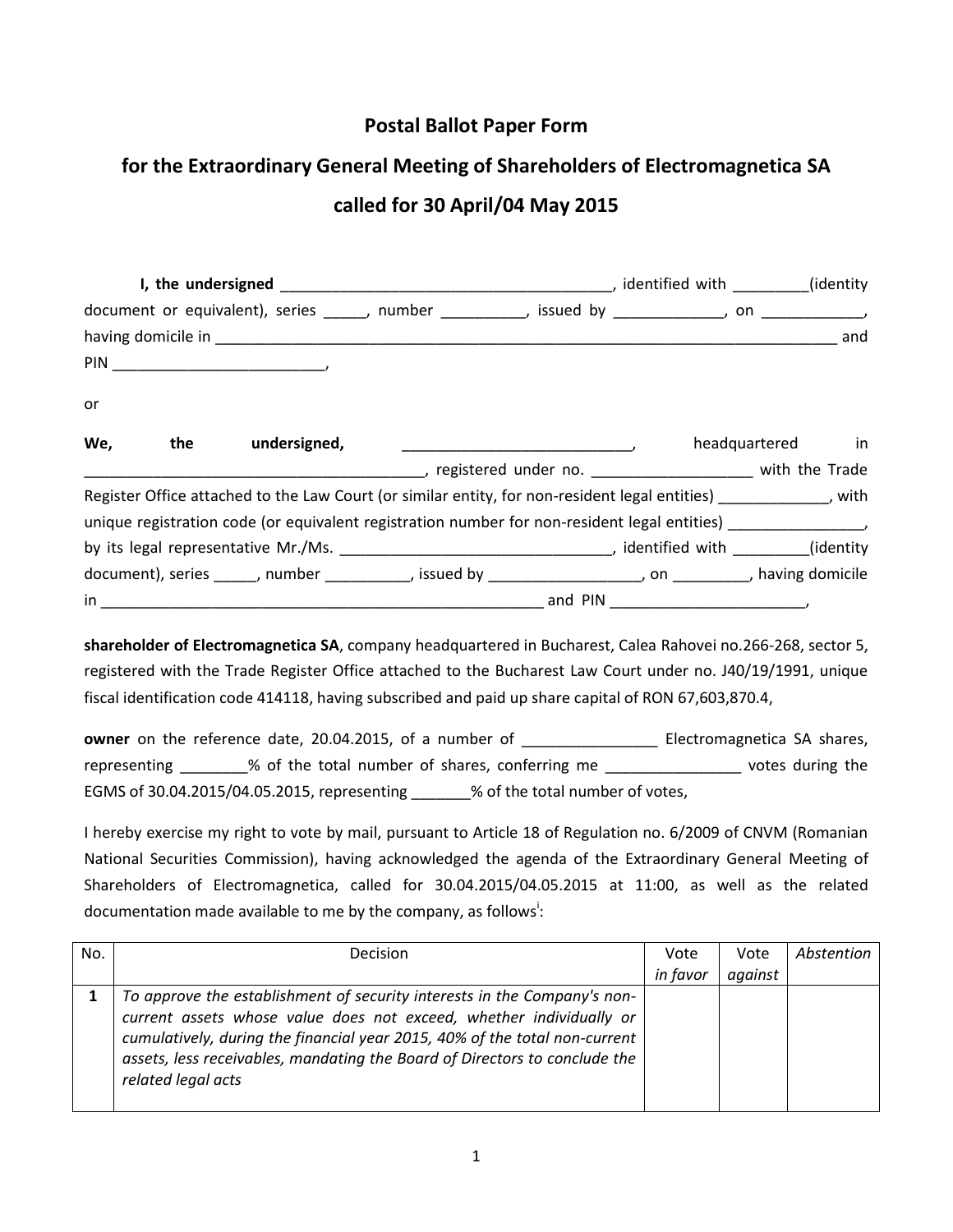| No.            | Decision                                                                           | Vote     | Vote    | Abstention |
|----------------|------------------------------------------------------------------------------------|----------|---------|------------|
|                |                                                                                    | in favor | against |            |
| $\overline{2}$ | To approve, as a matter of principle, the acquisition of the Company's             |          |         |            |
|                | own shares, in accordance with the applicable law, in order to implement           |          |         |            |
|                | a pay and loyalty scheme for employees (excluding the managers and                 |          |         |            |
|                | directors mentioned in the Trade Register) and later on the call of an             |          |         |            |
|                | Extraordinary General Meeting of Shareholders (EGMS), where to                     |          |         |            |
|                | establish the following: number of shares, minimum/maximum purchase                |          |         |            |
|                | price, duration, as set forth in Article 103 of Law No. 31/1990                    |          |         |            |
| 3              | To approve the 27th day of May 2015 as registration date for the                   |          |         |            |
|                | identification of the shareholders who are subject to the effects of the           |          |         |            |
|                | EGMS resolutions, and to approve the 26th day of May 2015 as ex-date,              |          |         |            |
|                | calculated as the date previous to the registration date, when the shares          |          |         |            |
|                | are traded without the rights deriving from the EGMS resolutions.                  |          |         |            |
| 4              | To mandate Mr Eugen Scheusan - President of the Board of Directors,                |          |         |            |
|                | who can be substituted by another person, to: i) conclude and/or sign, on          |          |         |            |
|                | behalf of the Company and/or of the Company's shareholders the                     |          |         |            |
|                | resolutions of this EGMS, any and all the resolutions, documents,                  |          |         |            |
|                | applications, forms and requests adopted/drawn up for the purpose or for           |          |         |            |
|                | the execution of the resolutions of this EGMS in relation with any                 |          |         |            |
|                | individual or legal entity, whether private or public, and ii) to fulfil all legal |          |         |            |
|                | formalities for the registration, enforceability, execution and publication        |          |         |            |
|                | of the resolutions adopted                                                         |          |         |            |

The deadline for the registration of the postal ballots paper forms is 28.04.2015, 11.00 a.m. If on 30.04.2015 the quorum provided by the law is not met, my vote shall remain valid for the second meeting to be called on 04.05.2015, in the same place, at the same time, with the same reference date and the same agenda.

I herewith attach the documents confirming the identity<sup>ii</sup> of the undersigned.

Date<sup>iii</sup>: \_\_\_\_\_\_\_\_\_\_\_\_\_\_\_\_\_\_\_\_\_\_\_\_

l

\_\_\_\_\_\_\_\_\_\_\_\_\_\_\_\_\_\_\_\_\_\_\_\_\_\_\_\_\_\_\_\_\_\_\_\_\_\_\_\_\_\_\_\_\_\_\_\_\_\_\_\_\_\_\_\_\_\_\_\_\_\_\_\_\_\_\_\_\_\_\_\_\_\_\_ *(Name and surname of the natural person shareholder /name of legal entity shareholder and name of its legal representative)*

Signature and stamp

<sup>&</sup>lt;sup>i</sup>Indicate your vote by crossing (one X), for each issue on the agenda, the box corresponding to your opinion. When several boxes are crossed, the vote shall be annulled and if no box is ticked the vote will be considered not expressed

<sup>&</sup>lt;sup>ii</sup>The identity documents showed by shareholders must allow their identification in the Shareholders Register of Electromagnetica held by Depozitarul Central SA; in the case of natural person shareholders, a copy of the identity document of the shareholder shall be attached (identity card for the Romanian citizens, passport for foreign citizens); in the